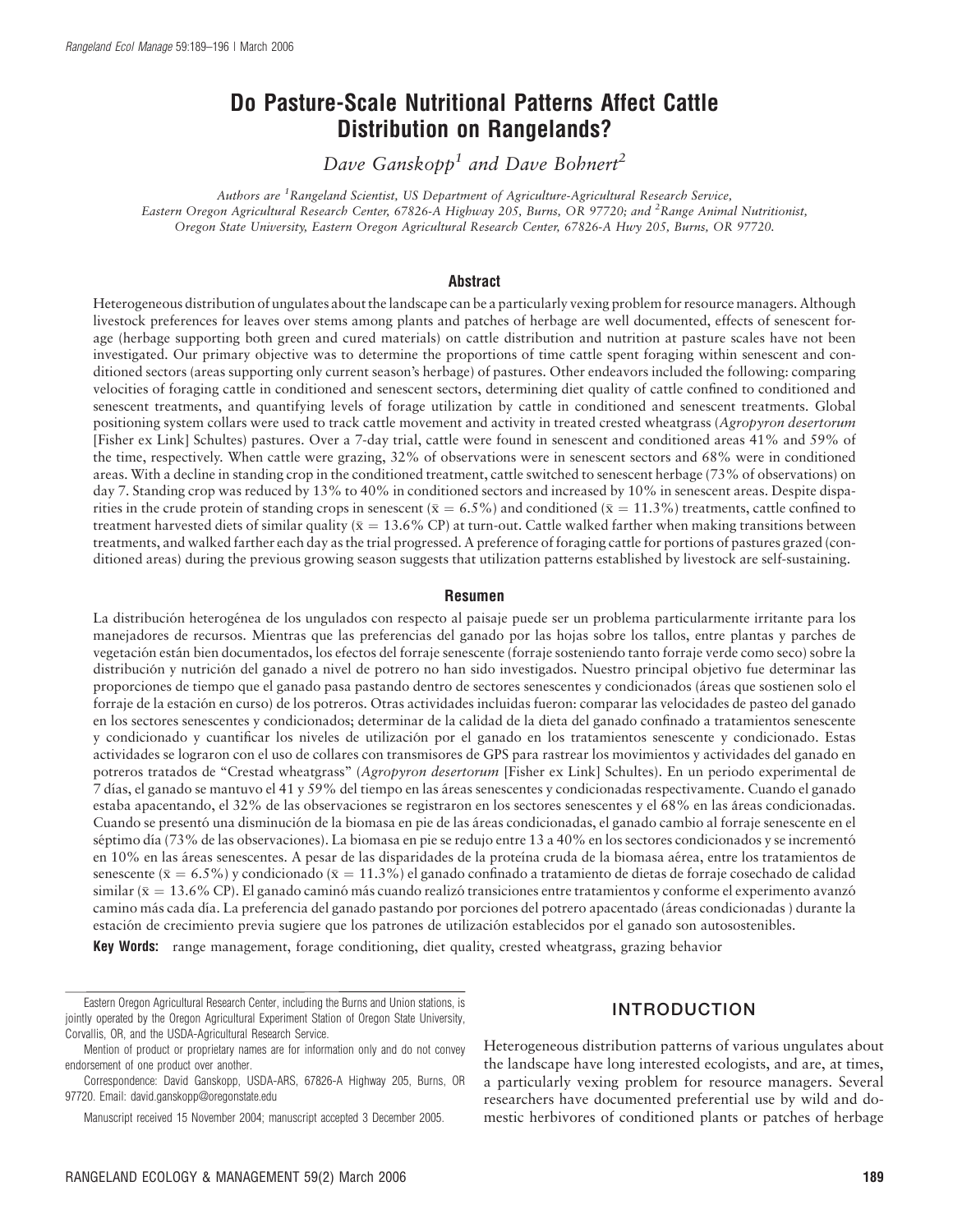where older senescent material was removed by grazing or fire (Willms et al. 1980; Gordon 1988; Ruyle and Rice 1991; Ganskopp et al. 1992; Pfeiffer and Hartnett 1995). Ganskopp et al. (1993) found cattle cognizant of even a single cured seed stalk within green tussocks of crested wheatgrass (Agropyron desertorum [Fisher ex Link] Schultes). In that study, 35% less material was harvested by beef cattle from plants with reproductive tillers than from similar tussocks without reproductive tillers. When some caespitose grasses go ungrazed in a given year, intact senescent stems may persist, and livestock are less likely to graze those plants during subsequent years. Economically significant amounts of forage may be lost if tussocks supporting both green and senescent herbage begin to characterize pastures (Romo et al. 1997).

Although livestock preferences for leaves over stems within individual plants and plant patches are well documented (Murray 1984; Norton and Johnson 1986; Ruyle and Rice 1991), the effect of mixed green and senescent herbage on beef cattle distribution at larger scales has not been studied. The central hypotheses tested were that cattle would more frequently occupy and spend more time foraging in conditioned than in senescent portions of pastures. Other objectives included the following: comparing velocities of foraging cattle in conditioned and senescent sectors, quantifying the duration of bouts or series of observations within treatments, determining diet quality of cattle confined to senescent and conditioned sectors of pastures at turn-out, and quantifying levels of forage utilization by cattle accessing senescent and conditioned treatments.

## MATERIALS AND METHODS

#### Study Area

The study was conducted on the Northern Great Basin Experimental Range approximately 72 km west-southwest of Burns, Oregon (lat 43°28′30.77″N, long 119°40′29.77″W, WGS-1984; 1 386 m elevation). Mean annual precipitation ( $n = 67$ , 1937– 2004) is 282 mm with peak monthly accumulations in November, December, January, and May (range 29–36 mm). Mean temperature is  $7^{\circ}$ C with extremes of  $-31^{\circ}$ C and  $42^{\circ}$ C (referenced as Squaw Butte Experiment Station in NOAA 2004 records).

#### Pastures and Forage Conditioning

Four pastures, ranging from 13 to 14 ha, were selected for study. Slope averaged less than 1%, and soils were a complex of loamy materials (Ratto-Gradon Variant-Anawalt complex, Gradon Variant gravelly loam, Vil-Decantel Variant-Ratto complex, and Milican fine sandy loam [Lentz and Simonson 1986]). Existing vegetation included a shrub layer dominated by Wyoming big sagebrush (Artemisia tridentata subsp. wyomingensis Beetle) and an understory of crested wheatgrass established in 1953.

In mid-July 2000, near the end of the growing season, 4 pastures were temporarily halved using electric fence. By coin toss, one half of each pasture was designated a ''senescent'' treatment and the second half a ''conditioned'' treatment. Over 7 days, about 75 cow–calf pairs grazed the conditioned sector of each pasture to a 2.5-cm stubble. Cattle and electric fences were subsequently removed, and pastures not grazed by livestock until late May 2001.

Water was available from a centrally located tank on the north or south boundary of each pasture. In each instance, treatment boundaries bisected tanks to ensure watering activities did not bias cattle distribution toward either treatment.

Precipitation contributing to the year 2000 standing crop (September 1999–June 2000) was 242 mm or 94% of the long term (1937–2004) mean. Precipitation supporting herbage growth through late May 2001, when treated pastures were stocked, totaled 136 mm or 59% of average. That being the case, standing crop for the 2001 growing season was somewhat depressed.

## Diet Quality

During 21 and 22 May 2001, 6 ruminally cannulated Hereford  $\times$  Angus steers (mean body weight = 359  $\pm$  4.7 kg SE) were used to sample diet quality of cattle confined to senescent and conditioned treatments. Before sampling, steers were held in a nearby crested wheatgrass pasture for 4 days to provide a pretrial forage acclimation period. Herbage in the senescent treatment was a mixture of cured reproductive and vegetative culms from the 2000 growing season, and green herbage from the 2001 growing season. All herbage in the conditioned treatment was a product of the 2001 growing season. Current season growth was in the early-boot phenological stage for both treatments.

The 6 steers were randomly assigned to 2 groups of 3 with each group assigned a pasture. Steers were ruminally evacuated following Lesperance et al. (1960) with one exception, that after evacuation, the rumen wall was rinsed with water and wiped with a wet sponge. One group first grazed the conditioned treatment in their pasture while their companions began in the senescent sector of a second pasture. Assistants were stationed at midpasture to keep steers from leaving the designated treatment. After 30-minute grazing periods, steers were captured, and ruminal masticate was removed and placed in labeled plastic bags; the samples were stored on ice. Groups were released to forage for another 30 minutes on the opposing treatment and recaptured; the masticate was removed and stored, and the initial rumen contents replaced. This process was repeated the subsequent morning in the remaining 2 pastures with each group beginning on an opposing treatment from that first grazed the previous day.

After leaving the field, masticate samples were frozen  $(-20^{\circ}C)$ , lyophilized, ground with a Model 4 Thomas Wiley Laboratory mill through a 1-mm mesh, and subsequently analyzed for crude protein (percent nitrogen  $\times$  6.25 [CN-2000, LECO Corp, St. Joseph, MI]), neutral detergent fiber (NDF) (Robertson and Van Soest 1981), and acid detergent fiber (ADF) (Goering and Van Soest 1970) using procedures modified for a Ankom 200 Fiber Analyzer, and in situ dry matter digestibility (ISDMD) (Damiran et al. 2002) using 0.5-g samples and steers maintained on meadow foxtail (Alopecurus pratensis L.) hay.

#### Standing Crop and Forage Quality

On 24 May 2001, standing crop was sampled to a 2.5-cm stubble from  $20 \text{ 1-m}^2$  plots at paced intervals across both diagonals of each pasture/treatment combination. Two samples from each group of 20 were selected at random, sorted into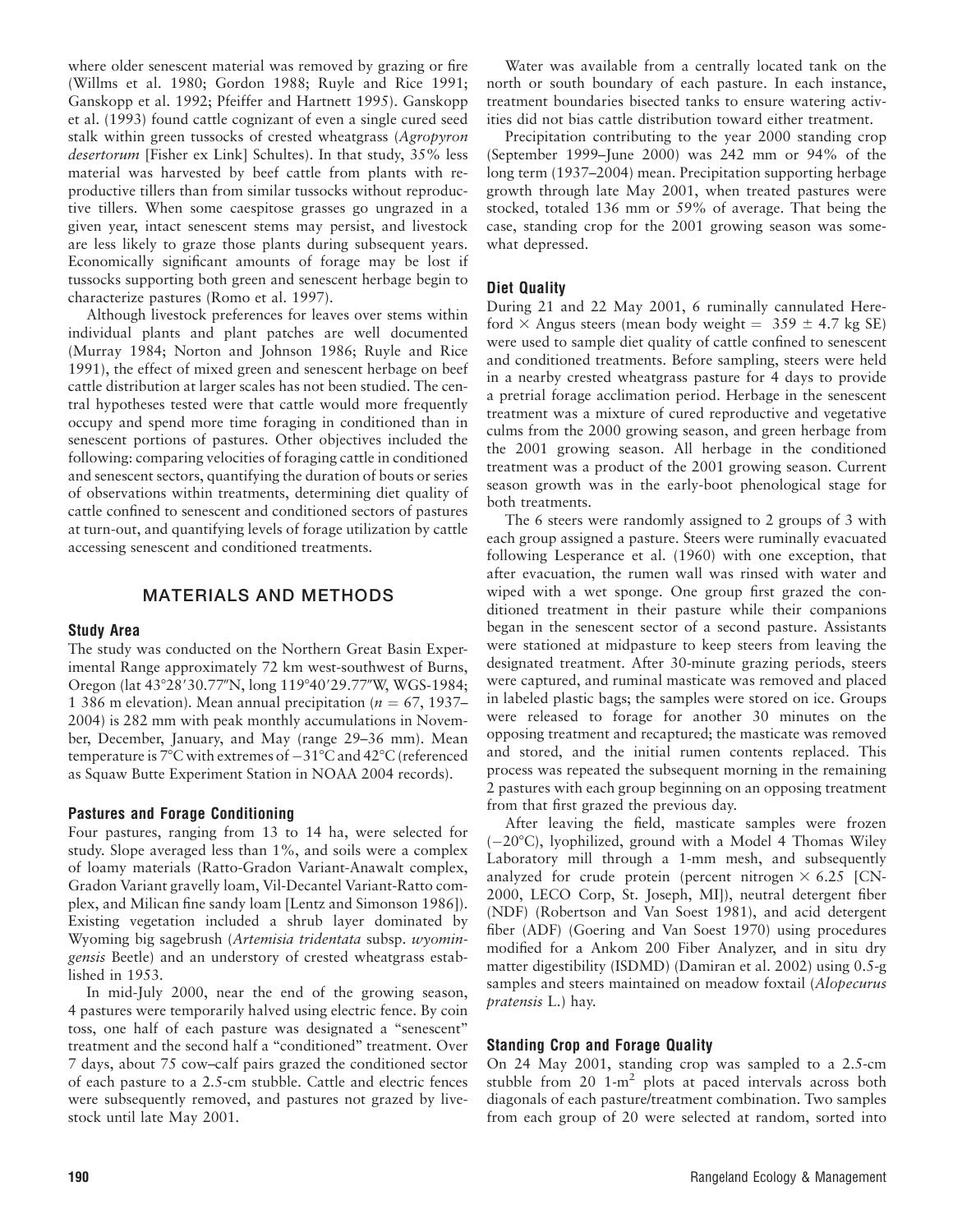live/dead components, and the materials returned to labeled paper bags. All herbage was oven dried at  $55^{\circ}$ C for 48 hours then weighed with an analytic balance to quantify standing crop. After weighing, the 2 live/dead samples from each treatment sector and 2 additional standing crop samples were extracted and pooled by component to ensure adequate quantities for subsequent forage quality analyses. Samples were ground to pass a 1-mm mesh and stored in labeled plastic bags for later assessment of ADF, NDF, CP, and ISDMD. Standing crop was sampled a second time, immediately after our grazing trials, to quantify levels of forage utilization.

## Cattle Stocking and Global Positioning System (GPS) Collar Configuration

At midmorning on 29 May 2001, 20 nonlactating Hereford  $\times$  Angus cows (BW = 459  $\pm$  6.4 kg SE) were randomly assigned to the 4 pastures. Three of 5 cattle in each pasture wore Lotek 2200 GPS collars that had been fitted 4 days previously. The collars acquired and stored cattle positions at 10-minute intervals beginning at noon (Pacific daylight time) on 29 May and ending at noon on 6 June.

Motion sensors in each of the GPS collars were useful for monitoring the left/right and acceleration/deceleration movements of the animal's head. These data may be used to classify and estimate durations of animal activities like grazing, resting, and traveling (Ungar et al. 2005). Motion-sensor counters were programmed to tally over 3-minute intervals within each 10 minute position integration. Data accrued between minutes 9 and 10 were deleted when the GPS unit switched on to acquire GPS coordinates.

GPS Data. After cattle had occupied pastures for 1 week, GPS collars were removed, data were downloaded, and differential corrections were applied to coordinates using Lotek-N4 V1.1895 software. Base-station files were acquired from a US Forest Service–Bureau of Land Management station near Hines, Oregon (USDA Forest Service 2006), about 47 km east of our study site. To facilitate algebraic derivation of distances between successive coordinates, corrected data were transformed from latitude/longitude to Universal Transverse Mercator form (UTM 11 N, WGS-84) using Trimble's GPS Pathfinder Office V2.9 software.

Custom software, programmed in Microsoft QBasic, processed the corrected and transformed data for the following purposes: 1) to measure the distance between successive coordinates, 2) to establish whether a coordinate was part of a series of observations within a treatment or a transition to the alternative, and 3) to examine the associated motion sensor data and label each coordinate as being committed to either "active" or ''other'' activities. We labeled GPS ''active'' coordinates as grazing locations when associated left/right motion sensor counts exceeded the 55th percentile for each individual cow.

## Response Variables, Experimental Design, and Statistical Analyses

Given the sequential nature of GPS output and a consistent integration interval (10 minutes), several response variables may be derived from collar data. The number of observations occurring in each of the 2 treatments and those involving transitions between treatments were tallied for each cow each

day across all cattle activities (sum = 144  $\rm day^{-1} \cdot \rm cow^{-1}$ ) and again for each cow for coordinates associated with grazing endeavors (average sum =  $66.3 \pm 0.78$  day<sup>-1</sup>  $\cdot$  cow<sup>-1</sup> SE,  $n = 84$ ). Statistical analyses were conducted on frequency data, and values subsequently converted to units of time  $(h \cdot d^{-1})$  for presentation purposes.

Travel distance between successive coordinates for each cow was derived from data describing all activities within treatments and for transitions between treatments. Distance between successive coordinates was also derived for periods when cattle were grazing and tallied within treatments and for transitions between treatments. Distance measures were analyzed at 2 scales. For the first, values were converted to velocities  $(m \cdot min^{-1})$  to explore the null hypothesis that cattle moved at equivalent rates within treatments and when moving between treatments. For the second, distance measures were summed for all activities and for movements associated with grazing across the entire day. The difference between the "all activity" sum and ''grazing activity'' sum was labeled ''other activities.'' The "other activity" total was most likely a product of minor travels while cattle were resting, trailing to or from water or mineral supplements or other areas of the pasture, or lastly, inherent GPS error. Mean error, calculated for a stationary GPS collar over 100 integrations was  $4.5 \pm 0.4$  m (file data). Readers should note that distance and velocity measures are most certainly underestimated, because straight line travel was assumed between successive GPS coordinates.

Forage quality analyses included assays of standing herbage from the senescent sectors, sorted cured and green herbage from the senescent sectors, and standing crop samples from the conditioned treatment. Herbage from the conditioned treatment did not contain sufficient cured material to warrant separate chemical analyses.

Field layout of the project was a randomized complete block with 4 blocks, 2 treatments (conditioned and senescent sectors), and a 7-day duration. A treated portion of a pasture or block was the experimental unit. The mean of 3 subsamples (3 collared cows) within each block served as a single observation in frequency, distance, and diet quality analyses. Frequency, velocity, and distance measures of cattle for treatments and days were analyzed with a repeated measures analysis of variance with days as the repeated factor. Degree of freedom determinations followed Kenward and Roger (1997).

For analyses of single effect variables (standing crop, forage and diet quality, total distance traveled per day, and counts of grazing bouts within treatments) treatment effects were tested with a randomized complete block analysis of variance with the block  $\times$  treatment interaction functioning as the error term. Statistical significance in all analyses was assumed at  $P < 0.05$ , and mean separations were accomplished using Fisher's Protected LSD procedures. Throughout text and tables, values following " $\pm$ " symbols are standard errors of the mean.

## RESULTS

#### Standing Crop, Diet Quality, and Forage Utilization

When the trial began, mean standing crop was  $543 \pm 6.6$  and  $202 \pm 39$  kg $\cdot$ ha<sup>-1</sup> in senescent and conditioned treatments, respectively. About 50% of the senescent standing crop was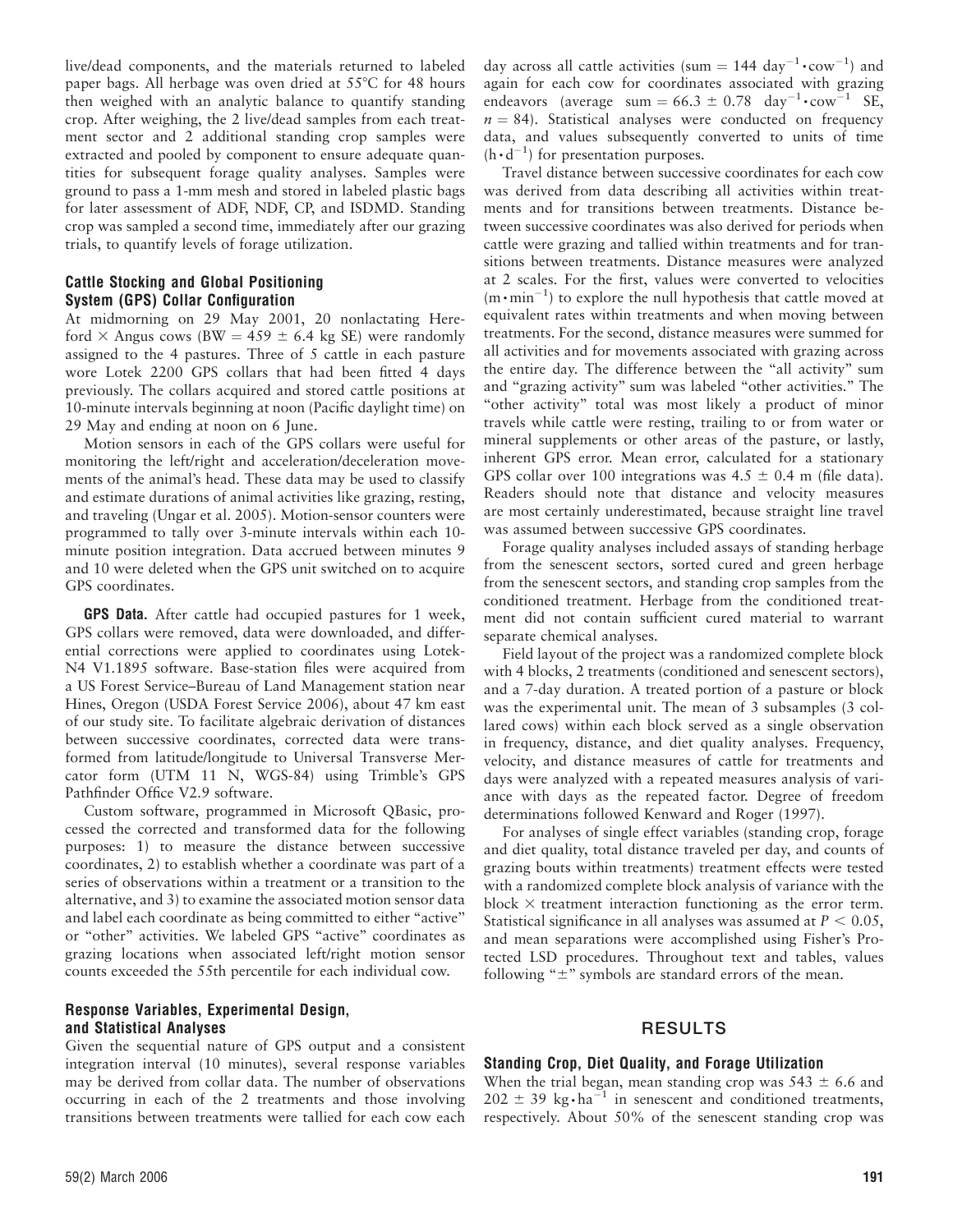Table 1. Forage quality indices of herbage components and steer diets from conditioned and senescent sectors of crested wheatgrass pastures on the Northern Great Basin Experimental Range, near Burns, Oregon, in late May 2001. Bold treatment means within a row and beneath a common forage quality index are significantly different ( $P < 0.05$ ).

|                   | Forage quality indices |                |              |                         |              |                      |              |                       |
|-------------------|------------------------|----------------|--------------|-------------------------|--------------|----------------------|--------------|-----------------------|
|                   |                        | Crude protein  |              | Neutral detergent fiber |              | Acid detergent fiber |              | Digestibility (ISDMD) |
| Forage component  | Senescent              | Conditioned    | Senescent    | Conditioned             | Senescent    | Conditioned          | Senescent    | Conditioned           |
|                   |                        |                |              |                         |              |                      |              |                       |
| Standing crop     | $6.5 \pm 0.2$          | $11.3 \pm 0.3$ | $66 \pm 1.5$ | $60 \pm 0.6$            | $38 \pm 1.2$ | $30 \pm 0.3$         | $47 \pm 1.8$ | $58 \pm 0.6$          |
| Senescent herbage | $1.9 \pm 0.2$          |                | $74 \pm 1.0$ |                         | $47 \pm 0.9$ |                      | $39 \pm 0.5$ |                       |
| Live herbage      | $11.1 \pm 0.2$         | $11.3 \pm 0.2$ | $61 \pm 1.0$ | $61 \pm 0.8$            | $30 \pm 0.3$ | $29 \pm 0.4$         | $56 \pm 0.6$ | $58 \pm 0.6$          |
| Steer diets       | $13.1 \pm 0.7$         | $14.1 \pm 0.4$ | $62 \pm 2.6$ | $58 \pm 1.4$            | $29 + 11$    | $27 \pm 0.6$         | $57 + 1.9$   | $61 \pm 1.2$          |

cured material, whereas only traces of senescent forage occurred in the conditioned herbage. Chemical analyses of standing crop revealed more ( $P < 0.01$ ) crude protein and in situ dry matter digestibility in the conditioned than in senescent treatment (Table 1). Higher NDF and ADF concentrations occurred with senescent standing crop than with the conditioned treatment ( $P < 0.01$ ). Forage quality measures of live herbage (Table 1) were similar between treatments and diet quality of steers confined to treatment were also similar as indexed by measures of CP ( $\bar{x} = 13.6 \pm 0.6$ ), NDF  $(\bar{x} = 59.9 \pm 2.1)$ , ADF  $(\bar{x} = 28.4 \pm 1.0)$ , and ISDMD  $(\bar{x} = 59.5 \pm 1.9).$ 

When grazing was terminated, standing crop in the senescent treatment had increased from an initial  $543 \pm 7$  to  $596 \pm 24$  kg $\cdot$ ha<sup>-1</sup>, almost a 10% growth increment. A measured decrease from  $202 \pm 38$  to  $175 \pm 23$  kg $\cdot$ ha<sup>-1</sup> in the conditioned treatment suggested we achieved a rather light forage utilization level of 13%. Because herbage was still growing during our grazing trials, however, an accurate assessment of forage utilization becomes a complex issue. If we assume conditioned sectors acquired the same growth increment of 53  $\text{kg} \cdot \text{ha}^{-1}$  as the senescent treatment, then potentially 80 kg $\cdot$  ha<sup>-1</sup> of herbage was removed by cattle from the condi-

Table 2. Hours $\cdot$ day $^{-1}$  cattle were detected transitioning between or within senescent or conditioned treatments of crested wheatgrass pastures by GPS collars for all activities and coordinates associated with grazing activities on the Northern Great Basin Experimental Range. Positions were sampled at 10-minute intervals over 7 days in late May 2001 near Burns, Oregon. Paired bold font senescent/conditioned means within a day and activity are significantly different ( $P < 0.05$ ).

|                |  | All activities |                                                                                                            | Grazing |  |  |  |  |
|----------------|--|----------------|------------------------------------------------------------------------------------------------------------|---------|--|--|--|--|
|                |  |                | Day Transitions Senescent Conditioned Transitions Senescent Conditioned                                    |         |  |  |  |  |
|                |  |                |                                                                                                            |         |  |  |  |  |
| 1              |  |                | $1.4 \pm 0.4$ 2.9 $\pm$ 0.6 19.6 $\pm$ 0.5 1.2 $\pm$ 0.3 0.8 $\pm$ 0.2 8.5 $\pm$ 0.2                       |         |  |  |  |  |
| 2              |  |                | $1.1 \pm 0.2$ 3.0 $\pm$ 0.9 19.9 $\pm$ 1.2 0.9 $\pm$ 0.1 2.0 $\pm$ 0.5 7.2 $\pm$ 0.3                       |         |  |  |  |  |
| 3              |  |                | $1.9 \pm 0.2$ 8.7 $\pm$ 2.4 13.4 $\pm$ 2.5 1.2 $\pm$ 0.1 2.5 $\pm$ 0.3 6.8 $\pm$ 0.4                       |         |  |  |  |  |
| $\overline{4}$ |  |                | $1.2 \pm 0.1$ 7.2 $\pm$ 1.4 15.5 $\pm$ 1.3 0.9 $\pm$ 0.0 1.8 $\pm$ 0.6 9.4 $\pm$ 0.2                       |         |  |  |  |  |
| 5              |  |                | $1.2 \pm 0.2$ 11.9 $\pm$ 1.2 10.8 $\pm$ 1.3 1.0 $\pm$ 1.0 3.5 $\pm$ 0.7 7.1 $\pm$ 0.9                      |         |  |  |  |  |
| 6              |  |                | $1.1 \pm 0.2$ 10.5 $\pm$ 2.1 12.4 $\pm$ 2.2 1.0 $\pm$ 0.1 <b>3.5</b> $\pm$ <b>0.8 7.1</b> $\pm$ <b>0.7</b> |         |  |  |  |  |
| 7              |  |                | $1.2 \pm 0.2$ 19.5 $\pm$ 0.6 3.3 $\pm$ 0.6 1.0 $\pm$ 0.1 7.1 $\pm$ 0.5 2.7 $\pm$ 0.7                       |         |  |  |  |  |
|                |  |                | Mean $1.3 \pm 0.1$ 9.1 $\pm$ 1.1 13.6 $\pm$ 1.1 1.1 $\pm$ 0.1 3.0 $\pm$ 0.8 7.0 $\pm$ 0.8                  |         |  |  |  |  |

tioned treatment, and a forage utilization estimate of 40% may be more appropriate.

#### GPS Collar Performance

All 12 GPS collars acquired their scheduled complement of integrations ( $n = 1008$ ) yielding a total of 12096 coordinates. Of that total, 14 coordinates were indeterminate during differential correction. Indeterminate points are typically a product of roving and base station GPS units viewing slightly different satellite arrays. Previous checks of accuracy with stationary GPS collars revealed a mean distance between corrected and uncorrected coordinates of 4.1  $\pm$  0.39 m (n = 100). That being the case, uncorrected coordinates were substituted for the 14 missing corrected values.

#### Frequency Cattle Were Detected Within Treatments

Collared cattle were detected in the senescent treatments 4 919 (40.6%) times, and 7 177 (59.3%) observations occurred in conditioned areas. A total of 757 transitions between treatments were noted. On a daily basis, for 1 cow, this reduced to about 9 transitions between treatment zones. After transitions were discounted from the total number of observations, 4 541 (40%) coordinates occurred in the senescent treatment and 6 798 (60%) in the conditioned treatment. Analysis of variance describing all activities revealed significant treatment  $(P < 0.02)$  and treatment  $\times$  day  $(P < 0.01)$  effects (Table 2). During the first 4 days of the trial, cattle exhibited about a 3:1  $(P < 0.05)$  preference for the conditioned treatment. On days 5 and 6, cattle were detected within the 2 treatments for about equal durations. On day 7, cattle exhibited a reversal, and more  $(P < 0.05)$  time was spent in the senescent ( $\bar{s} = 19.5 \pm 0.6$  h) than in conditioned treatments ( $\bar{x} = 3.3 \pm 0.6$  h).

The 55th percentile left/right motion sensor threshold for assigning associated coordinates to grazing activities varied substantially among cows. We suspect a large proportion of that variability was related to differences in collar fit. With a snug fit, motion sensors most likely register very subtle movements. Collars display pendulum-like motions with a loose fit on thinner cows, and sensors register fewer movements. The mean motion sensor threshold for assigning a coordinate to a grazing activity was 86.5  $\pm$  14.4 and ranged from 16, for the lightest cow (410) kg) to 166 for the heaviest (489 kg). Despite this range of variability, our selection criteria resulted in approximately 66.3  $\pm$  1.1 observations or 11.1  $\pm$  0.2 h · day<sup>-1</sup> · cow<sup>-1</sup> flagged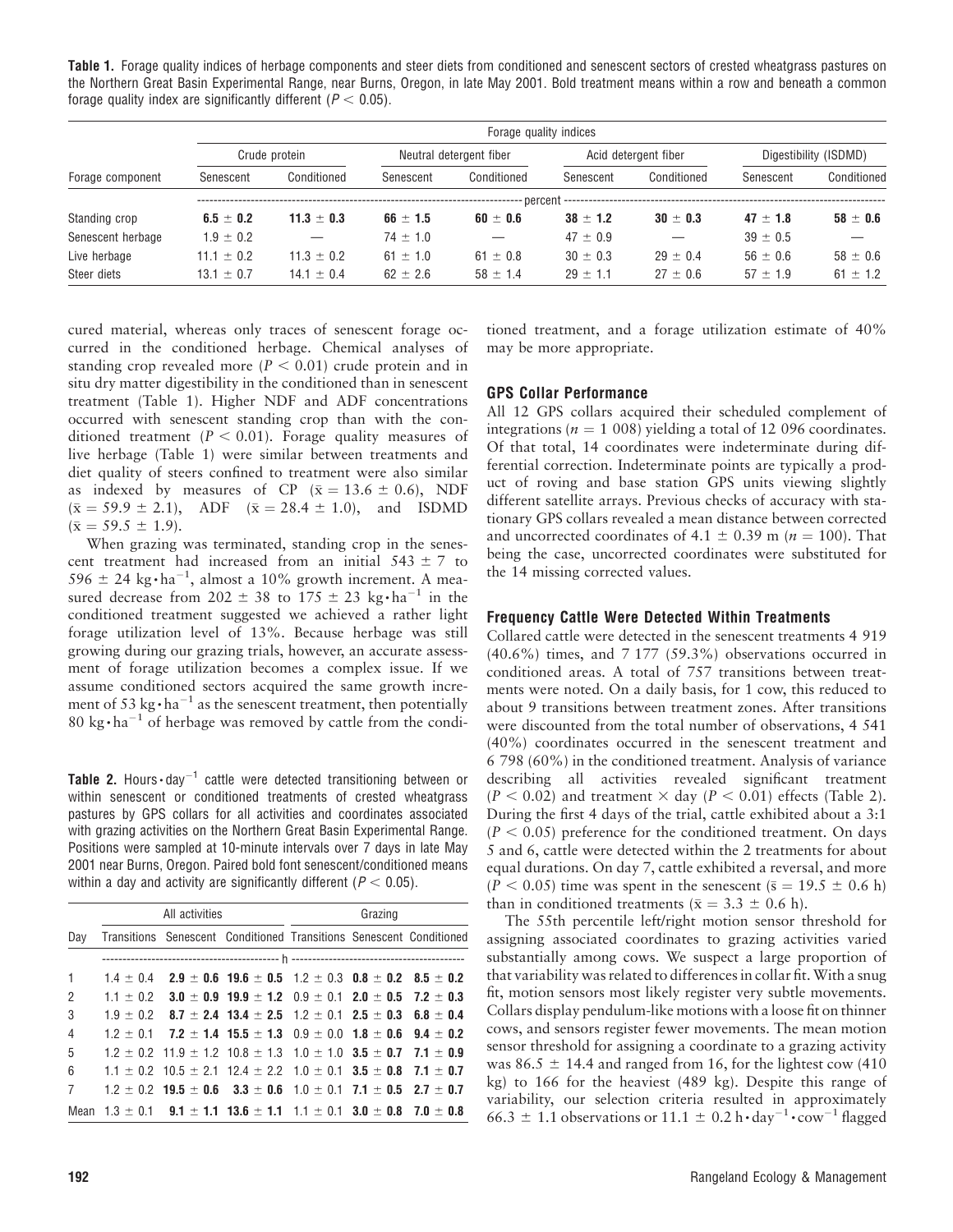

Figure 1. The diurnal pattern of percentage of 12 cattle classified as active and most likely grazing by GPS collar motion sensors integrating at 10-minute intervals ( $n = 144$  d<sup>-1</sup>) and averaged over 7 days while cattle occupied pastures supporting senescent and conditioned sectors of crested wheatgrass in late May 2001 on the Northern Great Basin Experimental Range near Burns, Oregon.

as active or grazing observations. About 43% of the estimated grazing activity occurred during the first half of the day and 57% occurred during PM hours (Fig. 1).

Analyses of coordinates associated with grazing activities also exhibited significant treatment  $(P = 0.02)$  and treatment  $\times$  day effects (P < 0.01). Through the first 6 days, cattle favored the conditioned over senescent treatment by about a 2.9:1 ratio (Table 2). The treatment  $\times$  day interaction occurred on day 7 when cattle shifted about 66% or 7.1 hours of their daily foraging time to the senescent treatment. Duration of grazing bouts, or successive observations within treatments while grazing, averaged  $54 \pm 3$  minutes in the conditioned treatment and  $33 \pm 2$  minutes in the senescent treatment  $(P = 0.01)$ .

For periods when cattle were not grazing but were involved in other activities (resting, ruminating, walking), about 6.1  $h \cdot day^{-1}$  were spent in senescent treatments and 6.6 h  $\cdot$  day<sup>-1</sup> in conditioned areas across the trial. Analyses revealed a treatment  $\times$  day interaction (P  $< 0.01$ ) but no significant  $(P > 0.45)$  main effects (data not shown but may be derived by difference from Table 2). For days 1 and 2, cattle averaged about  $11.9$  h $\cdot$ day<sup>-1</sup> in the conditioned treatments and 1.6  $h \cdot day^{-1}$  in senescent treatments. They averaged about 6 h  $\cdot$  day<sup>-1</sup> in each treatment on days 3, 4, 5, and 6, but on day 7, nearly all nongrazing observations (12.4 out of a total of 13.2 h) occurred within the senescent treatment.

During the trial, cattle traveled about 4.4  $\text{km}\cdot\text{day}^{-1}$ . Mean velocity between successive cattle positions throughout the study was 3.028  $\pm$  0.3 m $\cdot$  min<sup>-1</sup>. In analyses of the full data set (all activities), velocity between successive coordinates within treatments and during transitions between treatments exhibited significant ( $P < 0.01$ ) treatment, day, and treatment  $\times$  day effects (Table 3). With a couple of exceptions (days 2 and 3), cattle traveled more rapidly when making transitions between treatments than when moving within senescent or conditioned sectors (Table 3). Among daily velocity comparisons between the senescent and conditioned treatments, there were 2 days (4 and 7) where velocities were lower in the senescent treatment than in the conditioned. Between-treatment comparisons were similar for the other 5 days of the trial.

In the analyses of travels associated with grazing activities, we found significant treatment and day effects ( $P < 0.02$ ). When cattle transitioned between treatments, velocity was greater than for movements within the senescent or conditioned treatments (Table 3). With a couple of exceptions, grazing cattle traveled at progressively greater velocity each succeeding day (Table 3).

Total distance traversed each day averaged 4 359 m (Table 4). Also, cattle tended to increase their total travels each day as the trial progressed. When partitioned between grazing and other activities, about 92% of a cow's daily travels were associated with grazing endeavors.

## Velocity and Total Distance Traveled Each Day

Again, we remind readers that distance and velocity measures are typically underestimated by our techniques, because straight-line travel is assumed between successive coordinates.

## **DISCUSSION**

Cattle in this study clearly preferred conditioned portions of pastures that were grazed during the previous year's growing season. Cattle exhibited about a 3-to-2 conditioned vs. senescent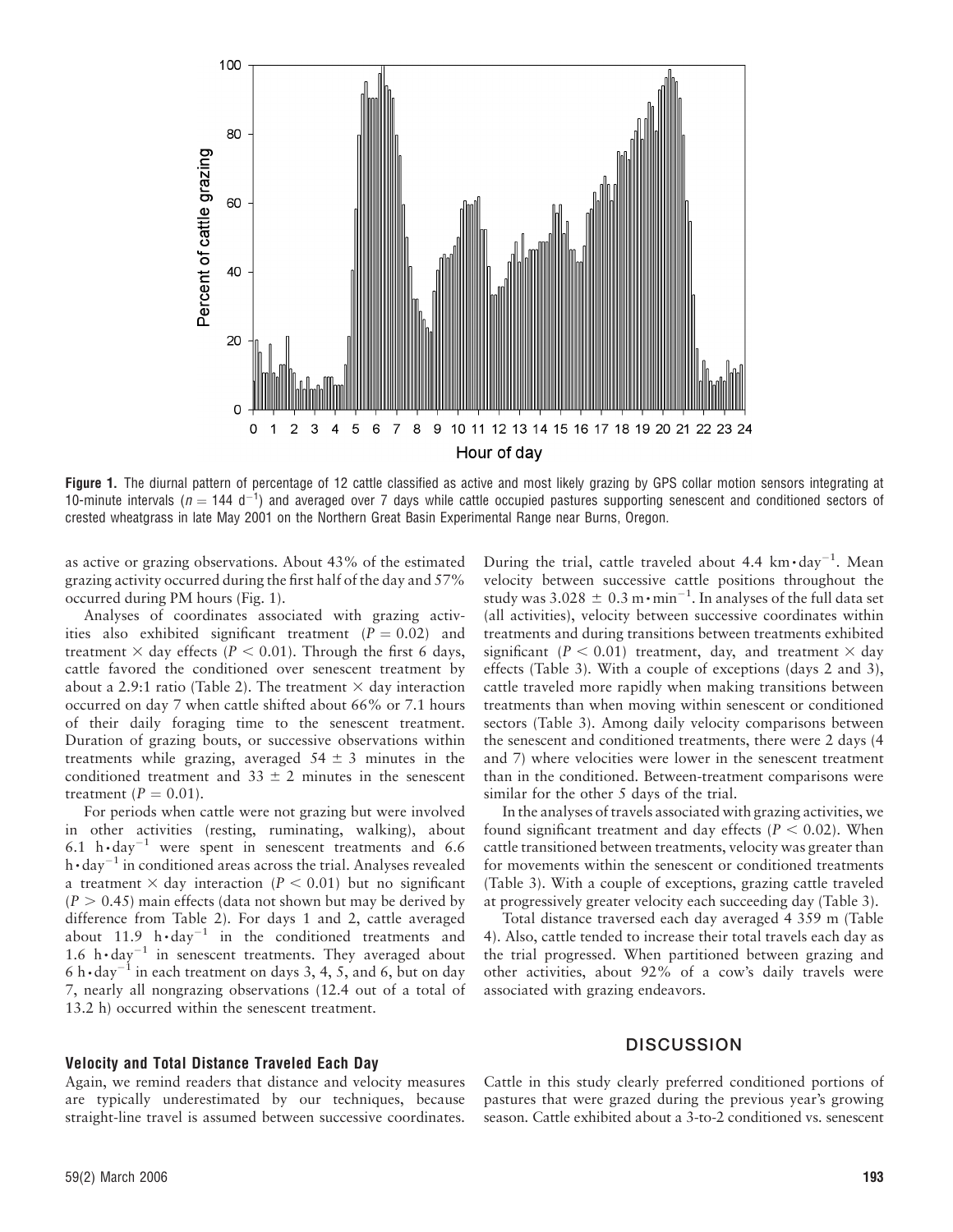Table 3. Mean velocity for cattle across all activities and for grazing cattle held in pastures supporting senescent and conditioned sectors of crested wheatgrass on the Northern Great Basin Experimental Range over 7 days in late May 2001 near Burns, Oregon. Included are travels confined to senescent and conditioned sectors of pastures and instances when cattle transitioned between treatments. Under the all activities heading, means within a row sharing a common letter are not significantly different ( $P > 0.05$ ). Under grazing activities, day effect means within a column sharing a common letter are not significantly different ( $P > 0.05$ ).

|                | All activities  |                  |                 | Grazing activities only   |                |                |                |
|----------------|-----------------|------------------|-----------------|---------------------------|----------------|----------------|----------------|
| Day            | Transitions     | Senescent        | Conditioned     | Day effects               | Transitions    | Senescent      | Conditioned    |
|                |                 |                  |                 | --- m $\cdot$ min $^{-1}$ |                |                |                |
|                | $4.4 \pm 1.2a$  | $1.5 \pm 1.0$ b  | $2.1 \pm 0.9a$  | $5.5 \pm 0.7a$            |                |                |                |
| $\overline{2}$ | $4.4 \pm 1.0a$  | $4.0 \pm 1.0$ ab | $2.1 \pm 0.8$   | $5.9 \pm 0.4a$            |                |                |                |
| 3              | $4.8 \pm 0.8a$  | $3.2 \pm 0.9a$   | $3.4 \pm 0.8a$  | $7.6 \pm 0.7c$            |                |                |                |
| $\overline{4}$ | $7.8 \pm 1.3a$  | $1.0 \pm 1.4$    | $3.7 \pm 1.3c$  | $7.4 \pm 1.1$ bc          |                |                |                |
| 5              | $9.7 \pm 1.8a$  | $1.7 \pm 1.9$ b  | $3.7 \pm 1.7$ b | $7.8 \pm 0.8c$            |                |                |                |
| 6              | $6.7 \pm 1.7a$  | $1.8 \pm 1.8$    | $3.5 \pm 1.7$ b | $6.0 \pm 0.5$ ab          |                |                |                |
| $\overline{7}$ | $10.2 \pm 1.8a$ | $1.9 \pm 1.9$    | $6.3 \pm 1.7c$  | $7.6 \pm 0.6c$            |                |                |                |
| Mean           | $6.9 \pm 0.9$   | $2.2 \pm 0.4$    | $3.6 \pm 0.5$   | $6.9 \pm 0.4$             | $8.9 \pm 0.8a$ | $5.9 \pm 0.4b$ | $5.9 \pm 0.3b$ |

ratio over the 7-day trial for all activities and about a 3-to-1 conditioned vs. senescent ratio with coordinates related to grazing endeavors. Concurrently, we experienced a reduction in standing crop on our conditioned treatment and accumulated additional herbage in our senescent treatment. This strongly implies that a grazing distribution pattern established in one year, with its associated effects on the character of the vegetation, will likely be duplicated in a pasture with conservative stocking rates in subsequent years (Bakker et al. 1983; Ring et al. 1985; Willms et al. 1988; Hirata 1998). Foraging bison are attracted to areas in prairie settings for up to 2 years after fire consumes decadent herbage (Vinton and Hartnett 1992), but year-to-year persistence of preference for grazed patches of herbage have not been previously studied in the Great Basin.

Experiments conducted on artificially prepared pasture have suggested animals select areas or patches of plants with higher herbage mass to potentially maximize intake rate (Black and Kenny 1984; Laca et al. 1992; Illius and Gordon 1993; Distel et al. 1995; Illius et al. 1999). That was not the case in this study.

**Table 4.** Total distance traveled day<sup>-1</sup> for all activities, total distance traveled day<sup>-1</sup> while grazing, and total distance traveled day<sup>-1</sup> by cattle involved in other activities while held for 7 days in pastures supporting senescent and conditioned sectors of crested wheatgrass in late May 2001 on the Northern Great Basin Experimental Range near Burns, Oregon. Means within a column sharing a common letter are not significantly different ( $P > 0.05$ ).

| Day            | All activities   | Grazing activities | Other activities |  |
|----------------|------------------|--------------------|------------------|--|
|                |                  |                    |                  |  |
| $\mathbf{1}$   | $3622 \pm 535a$  | $3.261 \pm 510$ ab | $361 \pm 58$     |  |
| 2              | $3.647 \pm 189a$ | $3190 \pm 179a$    | $457 \pm 86$     |  |
| 3              | 4 590 $\pm$ 96b  | $4202 + 108c$      | $388 \pm 25$     |  |
| $\overline{4}$ | 4 947 $\pm$ 175b | $4580 \pm 168c$    | $367 \pm 37$     |  |
| 5              | 4 866 $\pm$ 133b | 4 561 $\pm$ 174c   | $306 \pm 59$     |  |
| 6              | $4\,228 + 234ab$ | $3.949 \pm 212$ bc | $279 \pm 24$     |  |
| 7              | $4612 + 78h$     | $4.225 + 90c$      | $388 \pm 46$     |  |
| Mean           | 4 359 $\pm$ 128  | $3995 \pm 130$     | $364 \pm 20$     |  |

For the preponderance of the trial (days 1–6), cattle preferred conditioned sectors supporting less than half the standing crop of senescent areas. The previously grazed conditioned sectors in this study supported a nutritionally superior standing crop (Table 1) as indexed by crude protein, fiber, and digestibility measures. Bakker et al. (1983), Illius et al. (1987), Cid and Brizuela (1998), Ogura et al. (2002a), and Garcia et al. (2003) report similar findings with animals favoring quality over quantity. On day 7 of our study, grazing cattle switched from conditioned to senescent sectors. Definitively ascertaining whether this was a response to forage quantity or quality changes (Ogura et al. 2002b) will require additional study with more intensive measures of standing crop and diet quality.

Despite differences in standing crop forage quality between treatments (Table 1), rumen-cannulated steers confined to conditioned or senescent treatments harvested diets that were nutritionally similar as indexed by measures of crude protein, fiber, and digestibility. This reinforces previous observations that cattle can, via selective grazing, effectively acquire a higher quality diet than standing crop samples would imply (Cruz and Ganskopp 1998). Because our diet samples were collected only at the beginning of the trial, we do not know if the nutritional status of cattle was sustained on both treatments as herbage supplies dwindled.

Cattle tended to travel greater distances by increasing velocity as they foraged each day (Tables 3 and 4), suggesting that additional effort compensated for a dwindling supply of forage in our conditioned treatment. Seasonal disparities in the daily travels of foraging cattle have been observed in the past with stock afforded the luxury of travel excesses on high quality herbage and a reduction of grazing distances as forage quality deteriorates (Stuth et al. 1987; Stuth 1991; Ganskopp et al. 1997). Given those observations, we expected reduced velocity when cattle were grazing the lower-quality senescent treatment. That did not occur, however, and velocity of grazing cattle averaged about 6.9  $m \cdot min^{-1}$  regardless of treatment occupied.

Obviously, high-quality green forage existed within the generally lower quality, senescent treatment, and via selective grazing, cattle were able to extract a nutritious diet. Because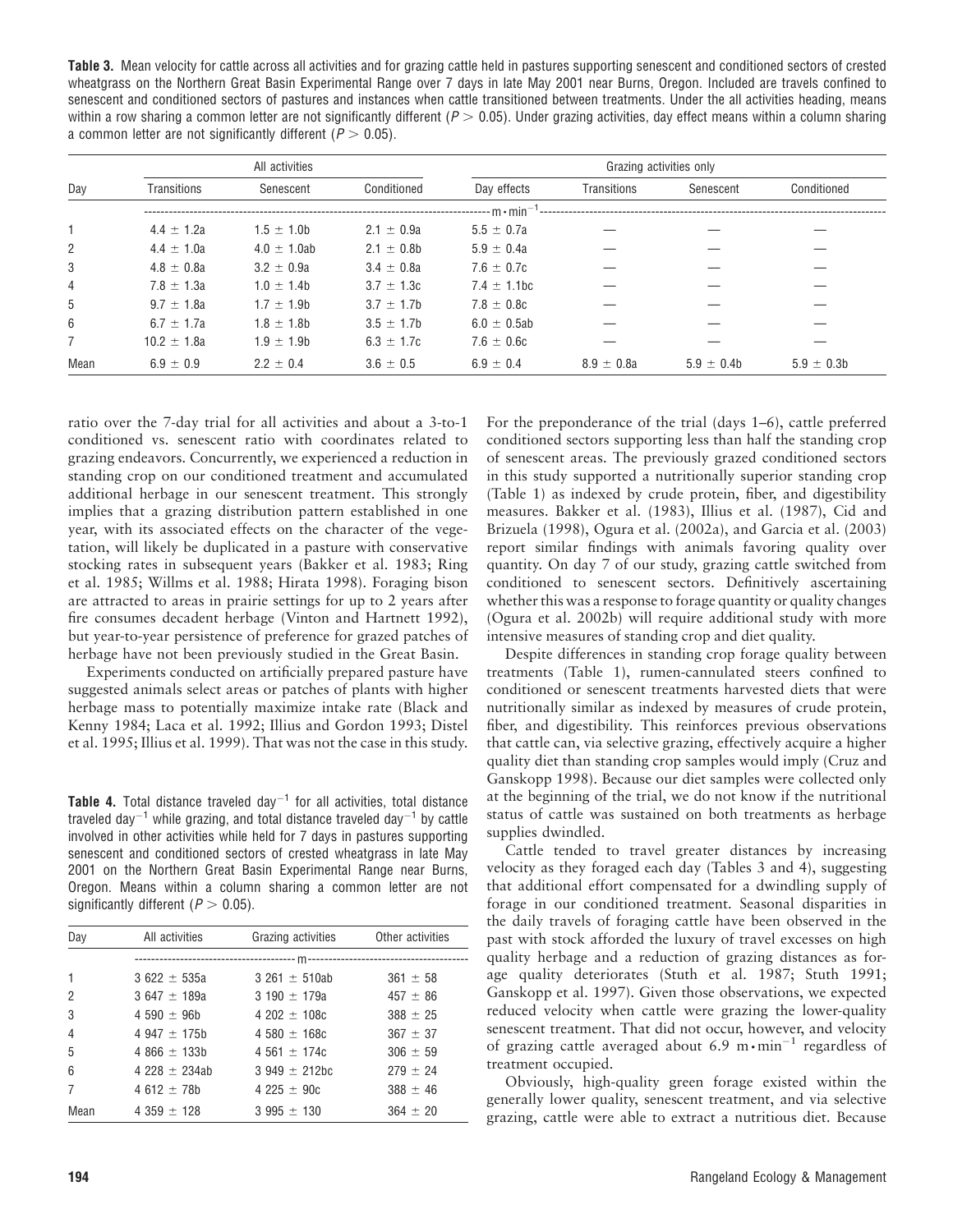the collared cows tended to concentrate their grazing in the conditioned treatment for the first portions of the trial, quality components were likely still available for use the last day of the trial in the senescent treatment. The late-trial shift to the senescent treatment, and progressively increasing travel distances and velocities suggest that cattle were willing to forage more extensively and expend more energy in the senescent areas to obtain high-quality forage. Garcia et al. (2003) found that sheep could sustain diet quality with selective grazing in heavily stocked pastures, but they could not alter grazing times enough to sustain daily intake levels.

## MANAGEMENT IMPLICATIONS

A clear preference of foraging cattle for portions of pastures that were grazed during the previous growing season suggests that utilization patterns established by livestock at pasture scales are self-sustaining. When given a choice, cattle initially seek areas of uncontaminated, high-quality forage, and sacrifice quality for quantity only after more nutritious stands of herbage have been consumed.

On a negative note, livestock distribution issues are some of the most universally vexing problems for managers, and areas conditioned by herbivory may endure the effects of grazing year after year. Simultaneously, other portions of a pasture may contribute little to managers focused on maximizing returns. Although little can be done about the geophysical characteristics (distance to water, degree of slope, surface rock, etc.) affecting cattle distribution in pastures, several tools are available to remove a senescent forage impediment. These include prescribed burns, mowing if the landscape and economics allow, and heavily stocked grazing applications that will be most successful after herbage has cured and cattle forage less selectively. One may also use temporary water tanks or supplement tubs to attract cattle and hold them on habitually unused senescent vegetation. These practices will make more of the pasture acceptable to both wild and domestic grazers in subsequent growing seasons.

## LITERATURE CITED

- BAKKER, J. P., J. DE LEEUS, AND S. E. WIEREN. 1983. Micro-patterns in grassland vegetation created and sustained by sheep-grazing. Vegetatio 55: 153–161.
- BLACK, J. L., AND P. A. KENNY. 1984. Factors affecting diet selection by sheep. II. Height and density of pasture. Australian Journal of Agricultural Research 35:551–563.
- CID, M. S., AND M. A. BRIZUELA. 1988. Heterogeneity in tall fescue pastures created and sustained by cattle grazing. Journal of Range Management 51:644–649.
- CRUZ, R. AND D. GANSKOPP. 1998. Seasonal preferences of steers for prominent northern Great Basin grasses. Journal of Range Management 51: 557–565.
- DAMIRAN, D., T. DELCURTO, D. W. BOHNERT, G. D. PULSIPHER, AND S. L. FINDHOLT. 2002. Comparison of techniques and grinding size to estimate digestibility of forage base ruminant diets. Proceedings of Western Section American Society Animal Science 53:341–344.
- DISTEL, R. A., R. A. LACA, T. C. GRIGGS, AND M. W. DEMMENT. 1995. Patch selection by cattle: maximization of intake rate in horizontally heterogeneous pastures. Applied Animal Behaviour Science 45:11–21.
- GANSKOPP, D., R. ANGELL, AND J. ROSE. 1992. Response of cattle to cured reproductive stems in a caespitose grass. Journal of Range Management 45:401–404.
- GANSKOPP, D., R. ANGELL, AND J. ROSE. 1993. Effect of low densities of senescent stems in crested wheatgrass on plant selection and utilization by beef cattle. Applied Animal Behaviour Science 38:227–233.
- GANSKOPP, D., B. MYERS, S. LAMBERT, AND R. CRUZ. 1997. Preferences and behavior of cattle grazing 8 varieties of grasses. Journal of Range Management 50:578–586.
- GARCIA, F., P. CARRERE, J. F. SOUSANNA, AND R. BAUMONT. 2003. The ability of sheep at different stocking rates to maintain the quality and quantity of their diet during the grazing season. Journal of Agricultural Science 140: 113–124.
- GOERING, H. K., AND P. J. VAN SOEST. 1970. Forage fiber analyses (apparatus, reagents, procedures, and some applications). Washington, DC: Agricultural Research Service–US Department of Agriculture. Agricultural Handbook No. 379. 19 p.
- GORDON, I. J. 1988. Facilitation of red deer grazing by cattle and its impact on red deer performance. Journal of Applied Ecology 25:1–9.
- HIRATA, M. 1998. Dynamics of the horizontal distribution of herbage mass in a bahiagrass (Paspalum notatum Flügge) pasture grazed by cattle: stability of spatial patterns of herbage mass. Grassland Science 44:169-172.
- ILLIUS, A. W. AND I. J. GORDON. 1993. Diet selection in mammalian herbivores: constraints and tactics.  $In: R. N.$  Hughes [ED.]. An interdisciplinary approach to foraging behavior. Boston, MA: Blackwell Scientific Publishing. p 157–181.
- ILLIUS, A. W., I. J. GORDON, D. A. ELSTON, AND J. D. MILNE. 1999. Diet selection in goats: a test of intake-rate maximization. Ecology 80:1008–1018.
- ILLIUS, A. W., D. G. M. WOOD-GUSH, AND J. E. EDDISON. 1987. A study of the foraging behaviour of cattle grazing patchy swards. Biological Behaviour 12:33–44.
- KENWARD, M. G., AND J. H. ROGER. 1997. Small sample inference for fixed effects from restricted maximum likelihood. Biometrics 53:983–997.
- LACA, E. A., D. UNGAR, N. SELIGMAN, AND M. W. DEMMENT. 1992. Effects of sward height and bulk density on bite dimensions of cattle grazing homogeneous swards. Grass and Forage Science 47:91–102.
- LENTZ, R. D. AND G. H. SIMONSON. 1986. A detailed soils inventory and associated vegetation of Squaw Butte Range Experiment Station. Corvallis, OR: Agricultural Experiment Station, Oregon State University. Special Rep. 760. 184 p.
- LESPERANCE, A. L., V. R. BOHMAN, AND S. W. MARBLE. 1960. Development of techniques for evaluating grazed forage. Journal of Dairy Science 43:682-689.
- MURRAY, R. B. 1984. Yield, nutrient quality, and palatability to sheep of fourteen grass accessions for potential use on sagebrush-grass range in southeastern Idaho. Journal of Range Management 37:343–348.
- [NOAA] NATIONAL OCEANIC AND ATMOSPHERIC ADMINISTRATION. 2004. Climatological data annual summary, Oregon 42-110:13. Asheville, NC: National Climatic Data Center. 34 p.
- NORTON, B. E., AND P. S. JOHNSON. 1986. Impact of grazing on crested wheatgrass in relation to plant size. In: K. Johnson  $[ED.]$ . Crested wheatgrass: its values, problems and myths. Symposia proceedings. Logan, UT: Utah State University. p 275–279.
- OGURA, S., H. HASEGAWA, AND M. HIRATA. 2002a. Effects of herbage mass and herbage quality on spatially heterogeneous grazing by cattle in a bahia grass (Paspalum notatum) pasture. Tropical Grasslands 36:172–179.
- OGURA, S., T. NAKAHARA, AND M. HIRATA. 2002b. Spatial distribution of herbage consumption by cattle in a bahiagrass (Paspalum notatum Flügge) pasture monitored two dimensionally. Grassland Science 48:317-325.
- PFEIFFER, K. E. AND D. C. HARTNETT. 1995. Bison selectivity and grazing response of little bluestem in tallgrass prairie. Journal of Range Management 48:26-31.
- RING, C. B., II, R. A. NICHOLSON, AND J. L. LAUNCHBAUGH. 1985. Vegetational traits of patch-grazed rangeland in west-central Kansas. Journal of Range Management 38:51–55.
- ROBERTSON, J. B., AND P. J. VAN SOEST. 1981. The detergent system of analyses and its application to human foods.  $In: W. P. T.$  James and O. Theander [EDS.]. The analysis of dietary fiber. New York, NY: Marcell Dekker. p 123–158.